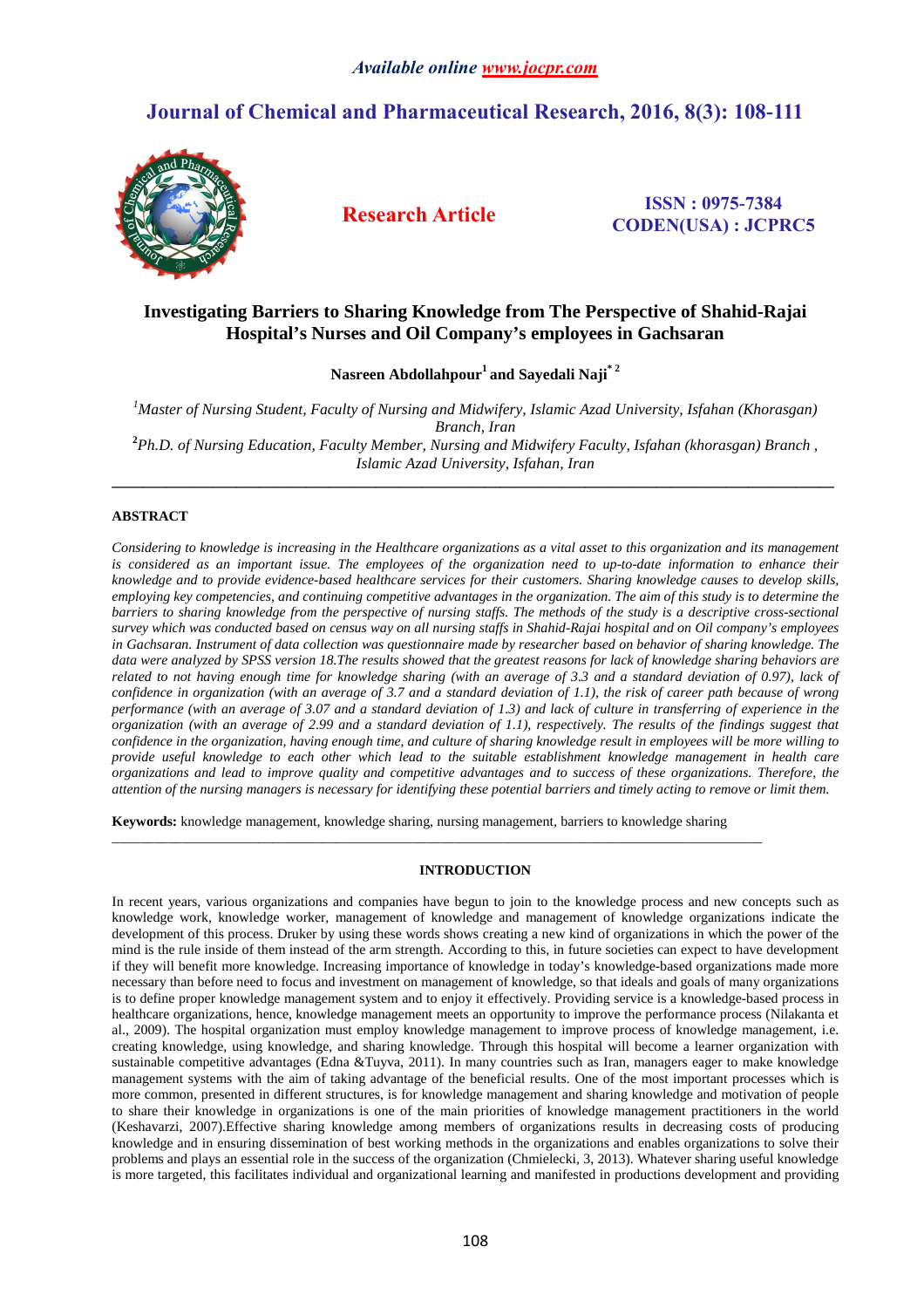better services (Ghalichli & Hakimi Tehrani, 2013). While the Sharing of knowledge can improve competitive level, the lack of sharing knowledge can lead to serious problems for the organization. For example, the absence of this matter in hospitals is an important reason for occur various medical mistakes such as severe injury, missed diagnosis, wrong treatment, increasing multidrug resistance, and unexpected mortality (Fogarty & Shaw, 2010; Alvarez et al., 2009). One of the main challenges of knowledge management is to make people to share what they know, since people think why knowledge they gained hardly should be share d with others, while this knowledge is one of the key factors of their individual advantage in the organization (Karimi Zarchi, 2011). A huge body of knowledge and experience accumulated over many years in nursing staff's mind after the end of serving their terms this valuable treasure go outside organization with them. Therefore, management of this valuable knowledge has a particular importance (Gressgard, 2014).However, in practice, inappropriate sharing is a major obstacle for knowledge management. Therefore, understanding employee's behavior of sharing knowledge has important implications for organizations. Although there have been studies on the sharing of knowledge, in the field of investigating knowledge management barriers in Third World countries, including Iran, there have few studies (Abdolshah, 2011). As well as there is shortage in the study of how people are sharing their knowledge in organizational environments (Pour &Mortazavi, 2013). Hence, the identification of the most important factors influencing knowledge sharing behavior among the hospital employees is essential for managers, healthcare organizations' staffs and other relevant entities to make the programs based on evidences for solving this problem (Gressgard, 2014). Therefore, the current study was conducted to determine the barriers to knowledge sharing from the perspectives of the nursing staffs to be able through this way to provide recommendations in the field of improving management and sharing of knowledge in hospital.

\_\_\_\_\_\_\_\_\_\_\_\_\_\_\_\_\_\_\_\_\_\_\_\_\_\_\_\_\_\_\_\_\_\_\_\_\_\_\_\_\_\_\_\_\_\_\_\_\_\_\_\_\_\_\_\_\_\_\_\_\_\_\_\_\_\_\_\_\_\_\_\_\_\_\_\_\_\_

#### **EXPERIMENTAL SECTION**

This study conducted as a descriptive cross-sectional study, the sample consisted of all nurses of Shahid-Rajai hospitaland Oil company's employees in Gachsaran in 2014. Sampling is Census. Therefore, sample size and size of population are equal and included 200 subjects studied in the period of 21 January to 20 February 2015. Criteria of entrance to this study is employing in one of the Shahid-Rajai hospitals and in Oil Company of Gachsaran as nursing staffs during the study period and willing to participate in the study. The criteria of going out of the study are to leave the study after the completion of the questionnaire up to the analysis of the data. Instruments of data collection included questionnaire made by researcher based on behavior of sharing knowledge accompanied by questionnaire of individual variables including age, sex, education, managerial and clinical experiences, previous and current job, workplace and the number of shifts per month which was completed by employees. The questionnaire was adapted from a standard questionnaire based on "to assess the organization's attention to knowledge management" (Jacob  $\&$  Ruth, 2007). The questionnaire were examined by 7 members of scientific group in faculty of nursing and midwifery in Islamic Azad University, Isfahan (Khorasgan) branch in terms of validation of formal content and after necessary corrections, instruments of data collection were provided. To evaluate the reliability of the questionnaire, internal consistency method were used that Cronbach's alpha was calculated as 0.826. The questionnaire is in two parts. The first part includes two sections: first section involves demographic data and second section involves work experience. Second part includes 27 questions about the barriers to sharing knowledge. The whole 5-item Likert were used to score on each question. 0-4 score were given to each question. The item that has highest average were considered as the most important reason of lack of sharing knowledge in the organizations and the item that has the lowest average were considered as the least reason for lack of sharing knowledge in the organizations.

#### **RESULTS**

In this study 200 people were participated, with an average age of 30.48. 86.5% of the subjects were female and 13.5% of the subjects were male. 21% subjects were nurse's aide, 73.5% were bachelor of nursing, and 5% were master of nursing. The average of their work experience was 2.3. 59% subjects didn't have managerial work experience. The lowest rate of them was 1% that had 6-10 year managerial work experience. The average clinical work experience of total subjects was 2.05 year. Most of the subjects belonging to the emergency department is 19% and the lowest one belonging to the neonatal department is 4%. According to Table 1-1,The studied subjects claimed they have lack of knowledge sharing behavior because of not having enough time for knowledge sharing (with an average of 3.3), lack of confidence in organization (with an average of 3.07), the risk of career path because of wrong performance (with an average of 3.07) and lack of culture in transferring of experience in the organization (with an average of 2.99), respectively.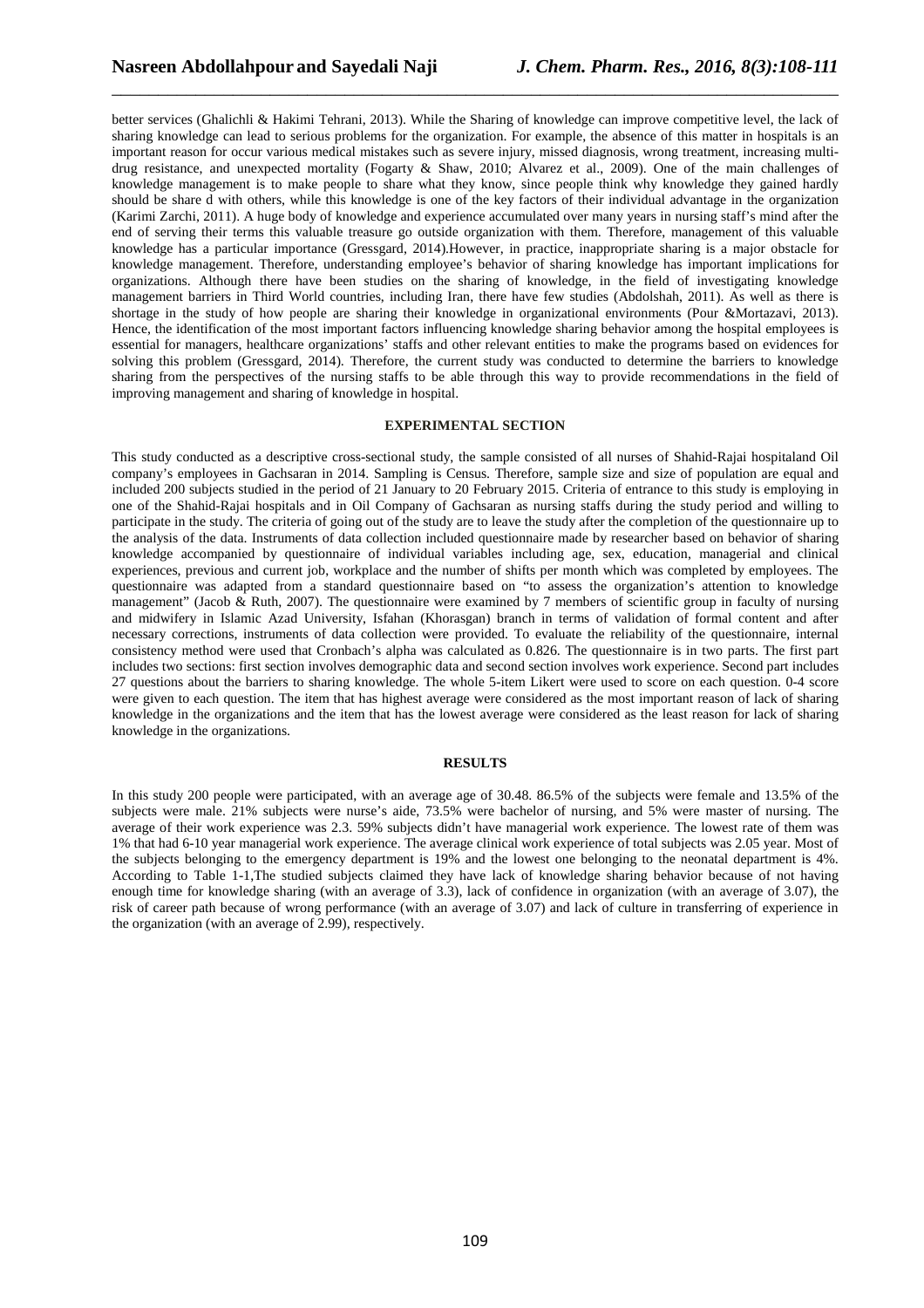|                                                                      |         | very<br>Low | Low  | Medium | High | too<br>much | The<br>average | standard<br>deviation |
|----------------------------------------------------------------------|---------|-------------|------|--------|------|-------------|----------------|-----------------------|
| 20. If the wrong career path you are compromised.                    | Number  | 13          | 43   | 79     | 48   | 17          | 3.07           | 1.3                   |
|                                                                      | Percent | 6.5         | 21.6 | 39.2   | 24.1 | 8.5         |                |                       |
| 21. There is enough confidence in the organization.                  | Number  | 12          | 40   | 87     | 44   | 17          | 3.07           | 1.1                   |
|                                                                      | Percent | 6           | 20.1 | 43.2   | 22.1 | 8.5         |                |                       |
| 22. Your organization will not have to disclose their<br>knowledge.  | Number  | 24          | 56   | 72     | 35   | 13          | 2.79           | 0.77                  |
|                                                                      | Percent | 12.1        | 27.6 | 36.2   | 17.6 | 6.5         |                |                       |
| 23. Others will gain you more success in the organization.           | Number  | 18          | 52   | 80     | 40   | 10          | 2.86           | 1.05                  |
|                                                                      | Percent | 9           | 25.6 | 40.2   | 20.1 | 5.          |                |                       |
| 24. You ample opportunity for knowledge sharing in the<br>workplace. | Number  | 5           | 38   | 81     | 45   | 31          | 3.3            | 0.97                  |
|                                                                      | Percent | 2.5         | 18.6 | 40.7   | 22.6 | 15.6        |                |                       |
| 25. Others you are not interested in learning experiences.           | Number  | 18          | 57   | 81     | 30   | 14          | 2.83           | 1.3                   |
|                                                                      | Percent | 9           | 28.1 | 40.7   | 15.1 |             |                |                       |
| 26. There is no culture in your organization experiences.            | Number  | 22          | 39   | 80     | 38   | 21          | 2.99           | 1.1                   |
|                                                                      | Percent | 11.1        | 19.1 | 40.2   | 19.1 | 10.6        |                |                       |
| 27. There is no Effect on organizational performance.                | Number  | 19          | 47   | 85     | 37   | 13          | 2.88           | 1.1                   |
|                                                                      | Percent | 9.5         | 23.1 | 42.7   | 18.6 | 6           |                |                       |

| Table 1-1: Distribution of the participants according to respond to the reasons for knowledge sharing |  |
|-------------------------------------------------------------------------------------------------------|--|

#### **CONCLUSION AND DISCUSSION**

In a study by Pourserajian et al. (2013) based on identifying and prioritizing barriers to sharing of knowledge in universities and higher education institutions including case study of higher education institution Imam Javad, results showed that not having enough time and lack of culture in transferring knowledge are as the barriers to knowledge sharing that are consistent with the results of this study. The result also consistent with the findings of the study by KarimiZarchi et al. (2011) that indicates not having enough time and lack of knowledge sharing as the barriers to sharing knowledge. Karimi Zarchi and colleagues claim one of the ways of dealing with these barriers is the changing of cultures. Karamitri et al. (2015), in their research entitled "Methods of knowledge management in healthcare organizations" shows time limitations as one of the barriers to knowledge management in these organizations that is consistent with our results. The results are consistent with the results of Chmielecki's study (2013) that states do not having proper culture in the organization is one of the barriers to sharing knowledge. He also claims other organizational factors as hierarchy, power, available resources, supporting, and reward systems are the effective factors in knowledge sharing. Williams (2013) divided obstacles of knowledge sharing to both individual and organizational levels. He considers lack of confidence in organizations as one of the barriers to knowledge sharing across the organization that is consistence with the results of this study. Asish et al. (2014) note that culture is one of the most important organizational factors affecting knowledge management, they state creating culture of mutual confidence that people share their knowledge and occurring organizational learning are the first steps toward the success of knowledge management which is consistence with our study's result. Shahbandarzadeh & HasanNiazi (2014) present model-based study to identify the most important factor influencing sharing knowledge in organizations, in which show existence of confidence in organization is one of the most important individual factors influencing sharing knowledge that is consistence with the current study's result. Alipour Darvishi (2012) in his study on model presentation of factors effecting sharing knowledge of departments in Islamic Azad University concluded that in sharing knowledge within the group, motivational methods including material and immaterial methods have the greatest impact and documentation of knowledge has the greatest impact in sharing knowledge between groups. To explain these findings, we can say that the approach of research on barriers to sharing knowledge in the hospitals is from the perspective of nursing staffs that is more individual approach, in while in the research of Alipour Darvishi, departments are considered as multiplexing unit.

In this study the risk of career path because of wrong performance are known as one of the barriers to sharing knowledge that was not found in similar studies. To explain these findings can be said that job insecurity is a important deterrent in the sharing of knowledge. To believe that knowledge is power and sharing that makes power and prestige of employee be endangered in organization, lead to non-participating of him in knowledge sharing activities. This could be because objects and purposes of sharing knowledge are not clear in organization very well. Also, due to the differences among organizations from the various directions such as size (small, medium, large), ownership (private and public), mission of organization (profit-making and nonprofit), a particular knowledge sharing strategy or certain managerial actions will not work equally for the various organizations. Therefore, goals and strategies of knowledge sharing will be extremely different from one organization to organization based on the planning and strategic thinking. As a result, it may existence of one of the barriers and intensity and weakness of that in one organization to organization be different based on various features of it (Keshavarzi, 2007). In fact, the main goal of each healthcare organization, especially hospital, is improving the quality of health care. The other goals of the organization are improving quality of services such as protection of the patient, reducing medical errors, and increasing use of advanced technologies in healthcare services that make necessary employing trained and skilled staffs. Therefore, healthcare organizations can seek to access to benefits of the knowledge management by focusing on knowledge management and by investment in this area and they should attempt to improve their performance by implementing strategy of knowledge management. Due to the lack of a unit of knowledge management strategy that work for the all organizations very well and equally, every organization need to plan own special strategy. For this important, organization primarily must recognize barriers to knowledge sharing and the gap between existing state and desired state of knowledge sharing activities, and take appropriate action to eliminate barriers and move towards the ideal situation.